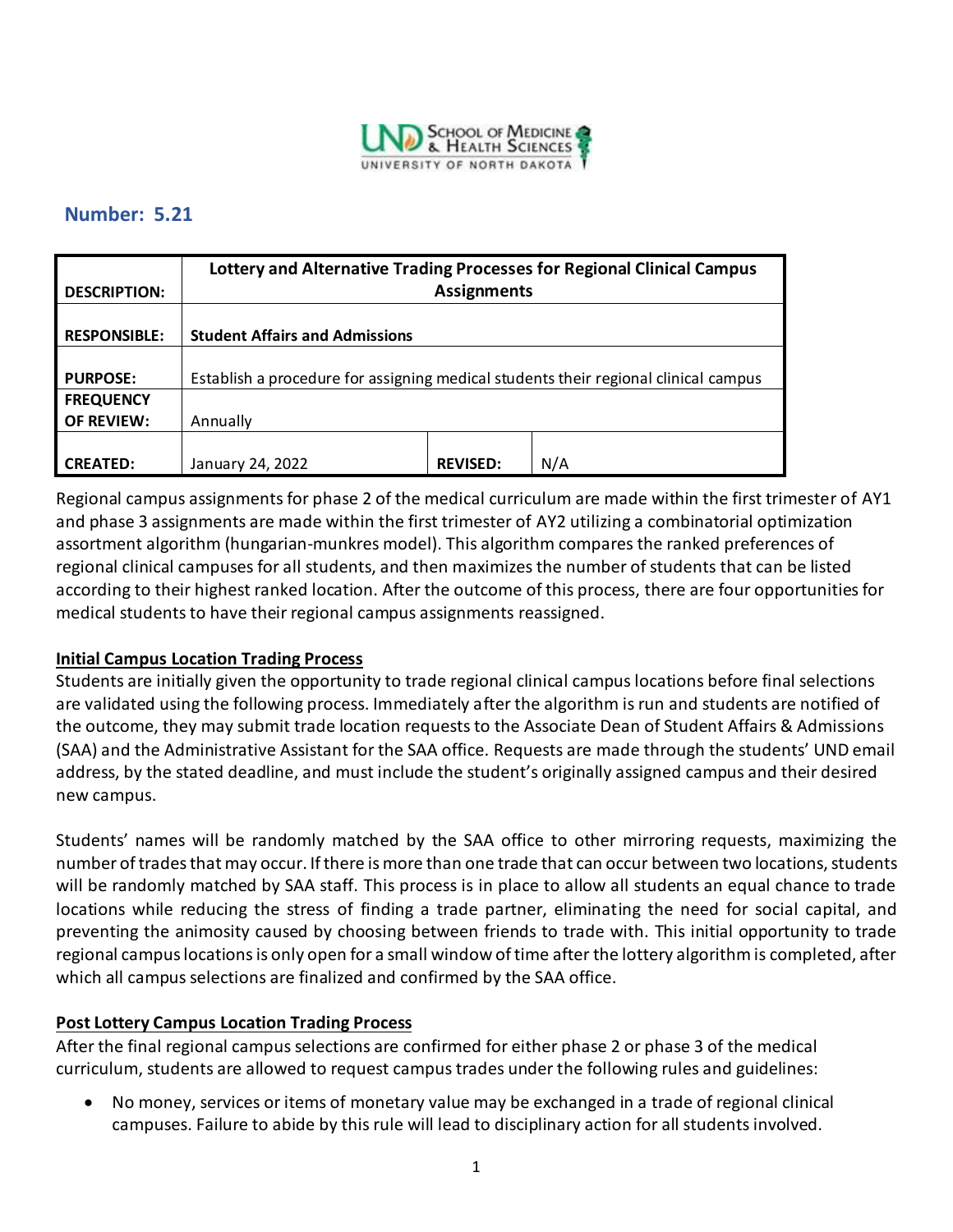- Students are responsible for finding another student to create an even exchange between the regional campus sites. No one-way trade requests will be approved.
- The trade request must be sent from the medical student's official UND email address to both the Associate Dean of SAA and the Administrative Assistant for the SAA office as well as copied to all students involved in the regional campus trade.
- The request must clearly state what is being traded, the people involved, which regional campus each person will move to and from, and that all parties agree to the trade terms.
- Students must include a statement of attestation that no money, services or items of monetary value was exchanged either as a direct payment or used to defray the costs of moving or other such situations. This attestation must be part of the written trade request.
- If a phase 2 trade is approved by the Associate Dean of SAA, students will have their new Campus Dean reassigned as their phase 2 and 3 Academic Advisor and this same person will designate who will be the student's Career Advisor beginning immediately following the trade approval.

The stated deadline for post lottery campus trade requests is approximately one year after final campus selections are confirmed from the initial lottery for each for phase of the medical curriculum (phase 2 & 3).

## **Unanticipated Openings at Regional Clinical Campus Locations**

It is possible at any time during the medical curriculum, that an opening at a regional campus location will become available due to an unexpected or planned academic, medical, or personal event happening with a student. When this occurs the Associate Dean of SAA will discuss with the affected Campus Dean whether resources are still available to accommodate another medical student filling this vacated position. If not, the open position will not be filled, and no further action will be taken. However, if the Campus Dean agrees that there are adequate resources for the opened position to be filled on their campus, students from the same medical class as the vacant opening can request to change their current campus location under the following rules and guidelines:

- Using students' official UND email addresses, the SAA office will announce the regional clinical campus opening to all medical students in the class from where the vacant position originated.
- Students in the notified class wanting to relocate to the open campus location will submit their request, including their current regional campus location to the Associate Dean of SAA and the Administrative Assistant for the SAA office using their official UND email.
- The SAA office will check the academic status of students requesting to be relocated. Only medical students who are currently in good academic standing will be consider for relocation to a different regional clinical campus utilizing this process.
- After 7 days from the original notification, a single student from the group of students in good academic standing who requested relocation to the open campus location, will be randomly selected.
- If this transfer occurs before or during phase 2 of the medical curriculum, their new Campus Dean will serve as their new phase 2 and 3 Academic Advisor and will designate who will be the student's new Career Advisor.
- If no student in the notified class requests a relocation to the open campus location the ability to transfer through this process will not become available later and the position will remain unfilled.

## **Formal Request of an Alternate Regional Clinical Campus Location**

A medical student may formally request an alternative regional campus assignment for personal reasons at any time by submitting their request to the Associate Dean of SAA using their UND email. For medical students formally requesting an alternative assignment, the criteria used will require consideration of the individual student's needs in context with the educational needs of the entire class and availability of campus faculty,